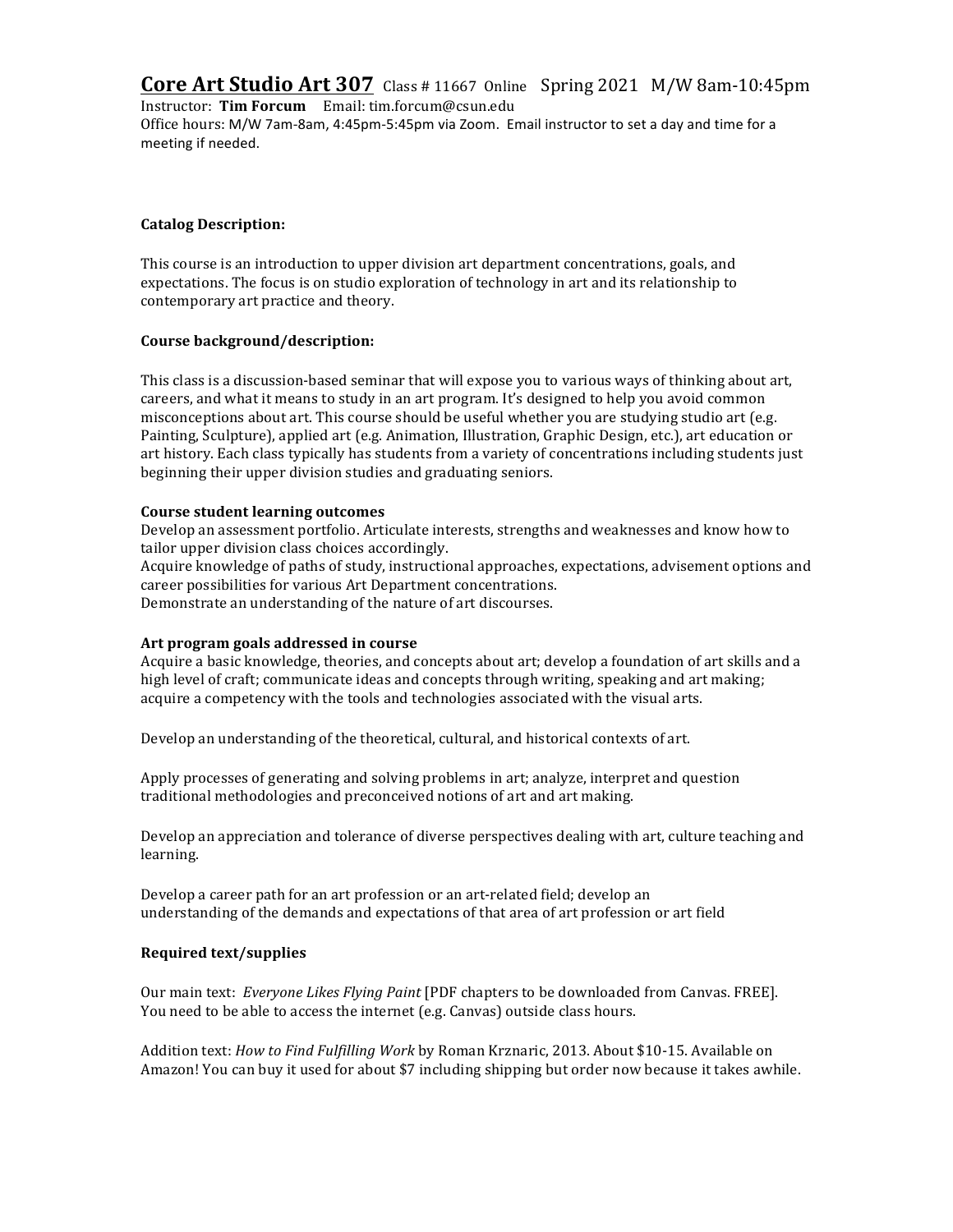### **What this Class is Like:**

#### **Approach:**

You will be given the reading assignment. You will have 5 days to do the reading and respond to the questions on the reading. Then you will have one day to have an online conversation with your group in regards to the reading or additional projects presented. Note that some of the readings have links to videos and other related materials.

### **Things to do right now:**

1. Toward the middle of the semester, we will be discussing *How to Find Fulfilling Work*, the text for this class. You may wish to begin reading it now. Don't wait until the last minute. Past students have really liked this book and found it a quick, interesting and useful read. You can also get it immediately as a Kindle text.

2. We will be discussing two films in depth: Twister (1996) and The Hunger Games (2012). Please watch these films beforehand. They are available for streaming, free from the CSUN library and many public libraries and inexpensively on DVD (e.g. from Amazon).

All communication for this class is through Canvas. Stay tuned to Canvas Announcements.

If you are having any trouble with Canvas and need assistance call: **Faculty Technology Center (818) 677-3443**

### **Grading**.

All points for assignments are averaged at the end of the semester and graded on a  $100\%$  scale. Final grades are on  $a +/-$  system.

1. **Response to Reading**: 20 points. You must do the required reading and then answer the discussion questions on Canvas by midnight on the Due Date. Late work policy is strict. You are expected to finish work on time so you can then have a Group Conversation. However, there is a one day grace period. You will receive  $\frac{1}{2}$  credit for late work submitted in that grace period. No work will be accepted after that grace period window.

2. Group Conversations: 20 points. You will read over the Response to Reading from members in your group. You will then be given questions to answer in regards to your member's answers and also to discuss the content of your responses from the Response to Reading. Various activities will also be given in regards to the reading.

**3. Zoom Class Meetings**: 10 points. Attendance at each Zoom Class Meeting is required. You must be on time and stay the whole time to get full credit. We will be wrapping up the last chapter and then be introduced to the next chapter. Please display your full name in Zoom Meetings.

4. **Canvas Profile** 10 points. **About You** 20 points. **Individual Meeting** 20 points. Art that **Connects Project** 40 points. Personal Narrative and Portfolio Images #1 20 points. Personal **Narrative and Portfolio Images** #2 20 points. **Final Presentation** 80 points.

All assignments are graded on a 100% scale and averaged at the end of the semester. Final grades are on a +/- system. Total points possible: 740 Points.